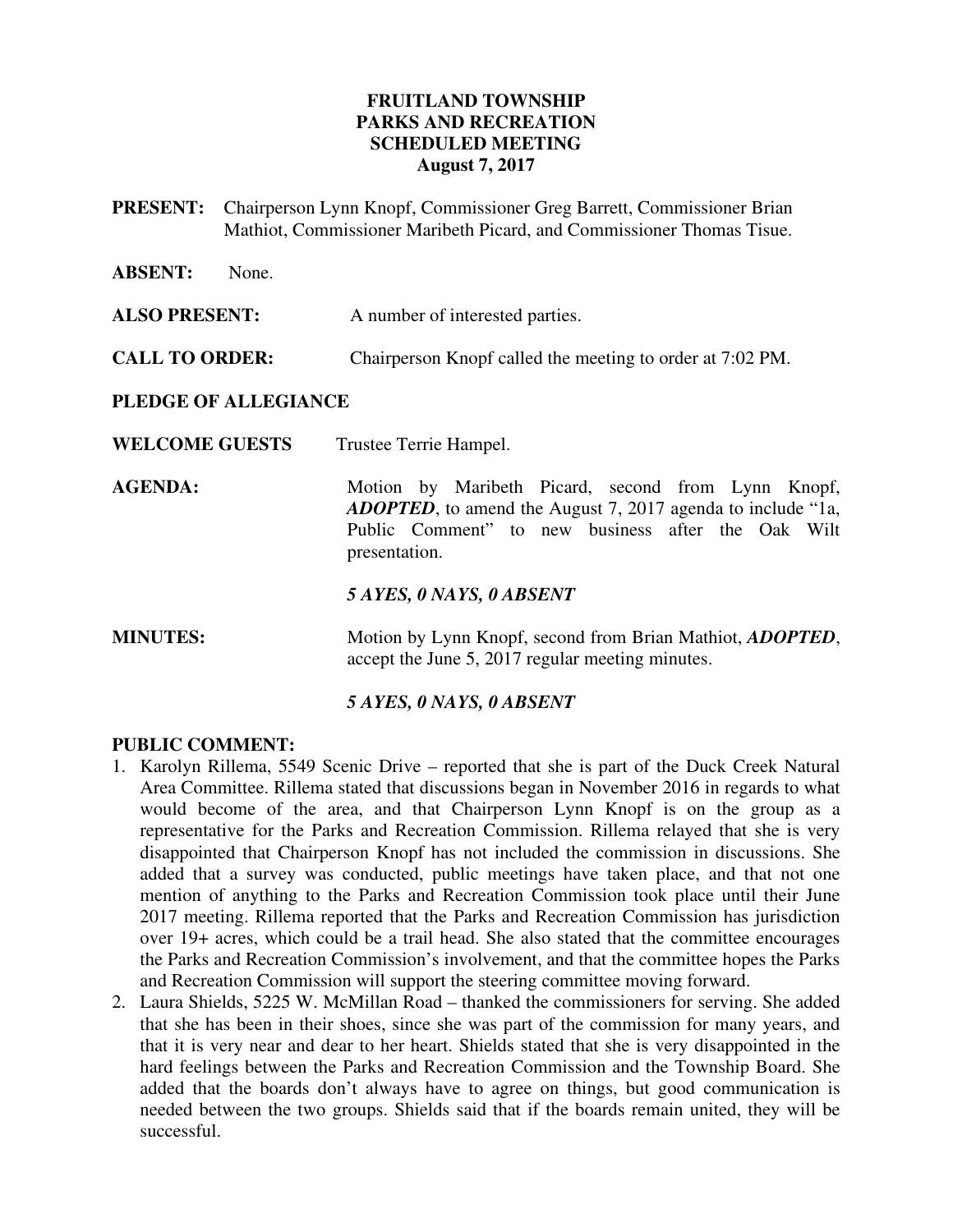#### **RECEIPTS:**

Chairperson Knopf reported receipts activity as Township Park pavilion rental in the amount of \$25.00 and disc golf donations in the amount of \$336.60, for total receipts of \$361.60 for the months of June and July 2017.

> Motion by Lynn Knopf, second from Tom Tisue, *ADOPTED*, to accept receipts for \$361.60 for the months of June and July 2017.

### *Roll Call Vote: Mathiot-Aye, Tisue-Aye, Barrett-Aye, Picard-Aye, Knopf-Aye.*

### **DISBURSEMENTS:**

Chairperson Knopf reported disbursements activity as \$390.00 to Kerstra, \$29.99 to PNC for the grill scraper, \$55.00 to Tru-Green, \$108.00 to Holly's Irrigation, \$24.21 to Lowe's for paint for the donation box on the Disc Golf Course, \$291.36 to Weber Lumber for concrete form and pour on the Disc Golf Course, \$325.24 to Greg Barrett for fuel and hauling of the cement, and for dirt on the Disc Golf Course, and \$1,436.25 to Beckman Bros, Inc. for total disbursements of \$2,660.05. She also added that the group should've been notified of extra cleanings at the park.

> Motion by Lynn Knopf, second from Maribeth Picard, *ADOPTED*, to pay total disbursements of \$2,660.05.

> *Roll Call Vote: Knopf-Aye, Picard-Aye, Barrett-Aye, Tisue-Aye, Mathiot-Aye.*

### **OLD BUSINESS:**

### **1. Patrick Bouman – Eagle Scout Project**

Patrick reported that he began his Eagle Scout Project in early June. His project included work on the pavilion and fixing the playground sets. He stated that the structures were cleaned with a combination of bleach and cleaner by using a power washer. Patrick said that many boards had to be repaired to make the playground safer. The pavilion ceiling was painted a lighter color to help with natural lighting, and trim was painted a darker color. Wood stain was used on the playground equipment. Patrick added that many items had to be purchased to complete the work, but stated that he came in under his projected budget of \$1,300.00 at a total of \$973.07. The commissioners thanked Patrick for a job well done.

### **2. NHS volunteering**

Commissioner Picard stated that the items are not yet listed on the website, and that the information needs to be passed along to Mary Mansfield to do so. She added that she needs a list of any items with hours and contact information of the commissioners, and that she would like the information on the website before school starts.

### **3. Pavilion door replacement**

Chairperson Knopf reported that Lowe's will be installing the door. She added that a board needs to be installed at the bottom because the door is slightly higher, but added that the commission will be painting it. Someone is coming out to measure the door.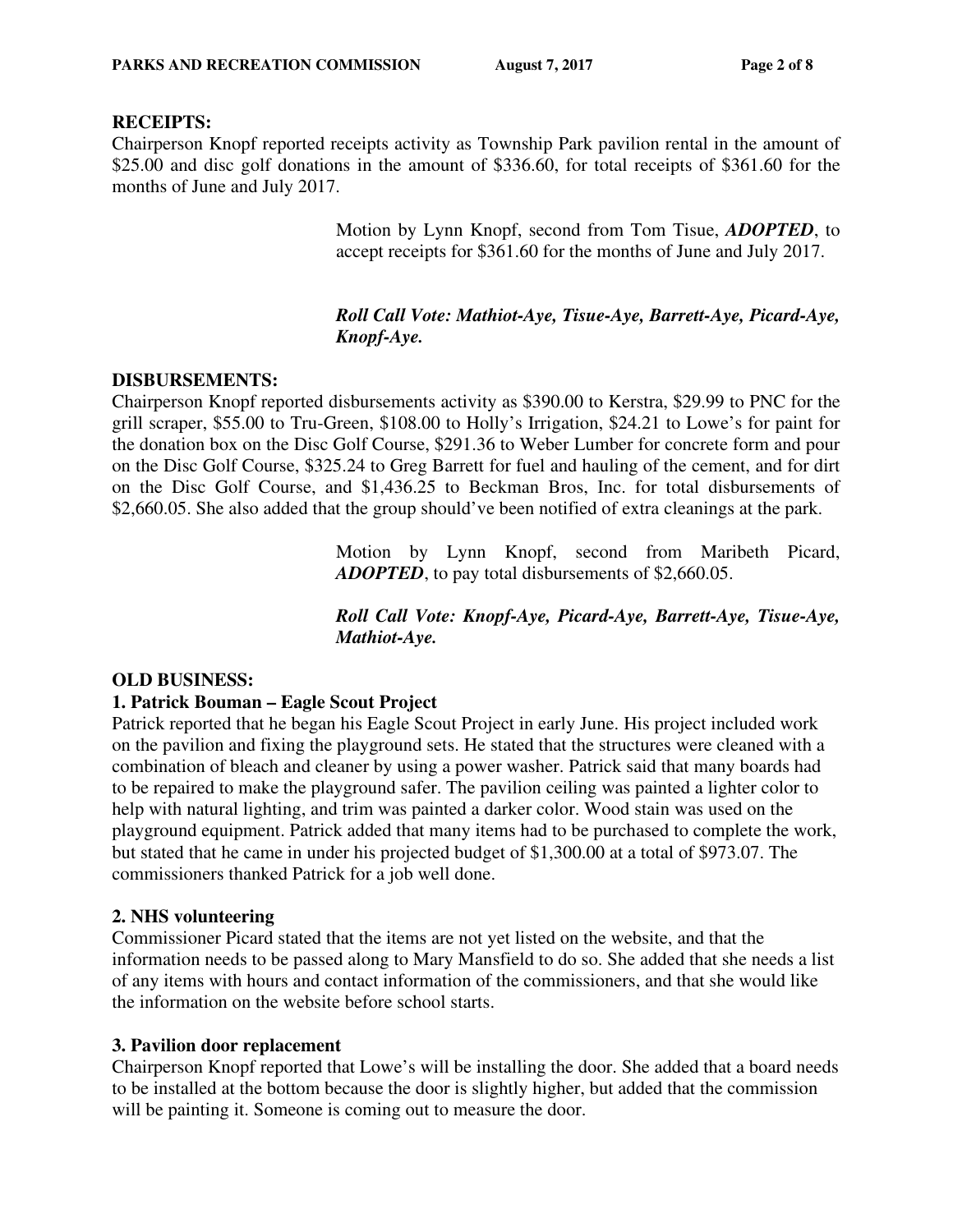# **4. Park inspection**

Commissioner Mathiot was in charge of the park inspection and stated that the only thing he saw was the need for general upkeep and nothing technical.

# **5. Website articles**

Chairperson Knopf stated that she was too busy taking care of other things and this hasn't been visited.

# **6. Disc Golf Course update**

Commissioner Barrett reported that all of the t-pads have been installed, and he thanked the volunteers for their many hours of work on this and the course in general. He added that they're looking into stump removal and tree blockers, but Chairperson Knopf urged him to hold off on doing so until decisions are made.

# **NEW BUSINESS:**

# **1. Oak Wilt presentation**

Robert Murray introduced himself, also stating that he is not an expert in the field, but that he has a fair amount of experience with the degree that he holds. Mr. Murray gave the definition of Oak Wilt to the board, including what to look for and how to determine the types of oak trees. He compared Oak Wilt disease to a disease that has previously wiped out the elm tree. Mr. Murray stated that the trees become diseased from the inside. He said that the spread of Oak Wilt starts with a diseased tree, which will die from the inside. In terms of prevention, Mr. Murray stated that pruning should be avoided during the growing season, but it's hard to put exact dates on it. He added that once a tree is pruned or damaged, it should be painted immediately. His summary of Oak Wilt is that it is real and devastating. Mr. Murray stated that there is no known treatment to prevent it. He added that the disc golf volunteers used poor pruning practices and were not qualified. Mr. Murray said that an expert analysis should've been done prior to the course's construction, and that one needs to be completed immediately.

Commissioner Barrett asked what the DNR's time period is for pruning/cutting oak trees, adding that they are the experts. Mr. Murray still stated that a date can't be put on it for varying reasons. Commissioner Tisue asked Mr. Murray if he could help sort out the details of how much additional risk is being put in place by the disc golf course. He also added that there are many oak trees within the township, with small logging happening around the township, including three acres by his neighbor. Commissioner Tisue added that many residents take care of their own tree pruning and cutting, there are small operations going on at any time, but he wants to know how much more risk is posed due to the Disc Golf Course. Mr. Murray responded that everyone needs to get on board and stop it before a serious problem arises. He added that if someone else gets Oak Wilt on their property, the course is more susceptible. Commissioner Tisue asked that if Oak Wilt should appear in the immediate vicinity of the park, such as Dave Pacquet's home, could it necessarily be attributed to the disc golf course. Mr. Murray said that it could be if it started here. Commissioner Mathiot interjected and asked how the origination is determined, and if it is in the park. Mr. Murray stated that there isn't any fungus at this time, but the epicenter of origination should be able to be determined. He added that he isn't encouraging anyone to take his words to make a decision, but asked the commissioners to get things looked at by professionals to determine if there is a huge risk on the Disc Golf Course.

Many questions were asked by the public in regards to the disease. One individual pointed out that if there is a risk of Oak Wilt in the area, that the DNR is supposed to be the first contact,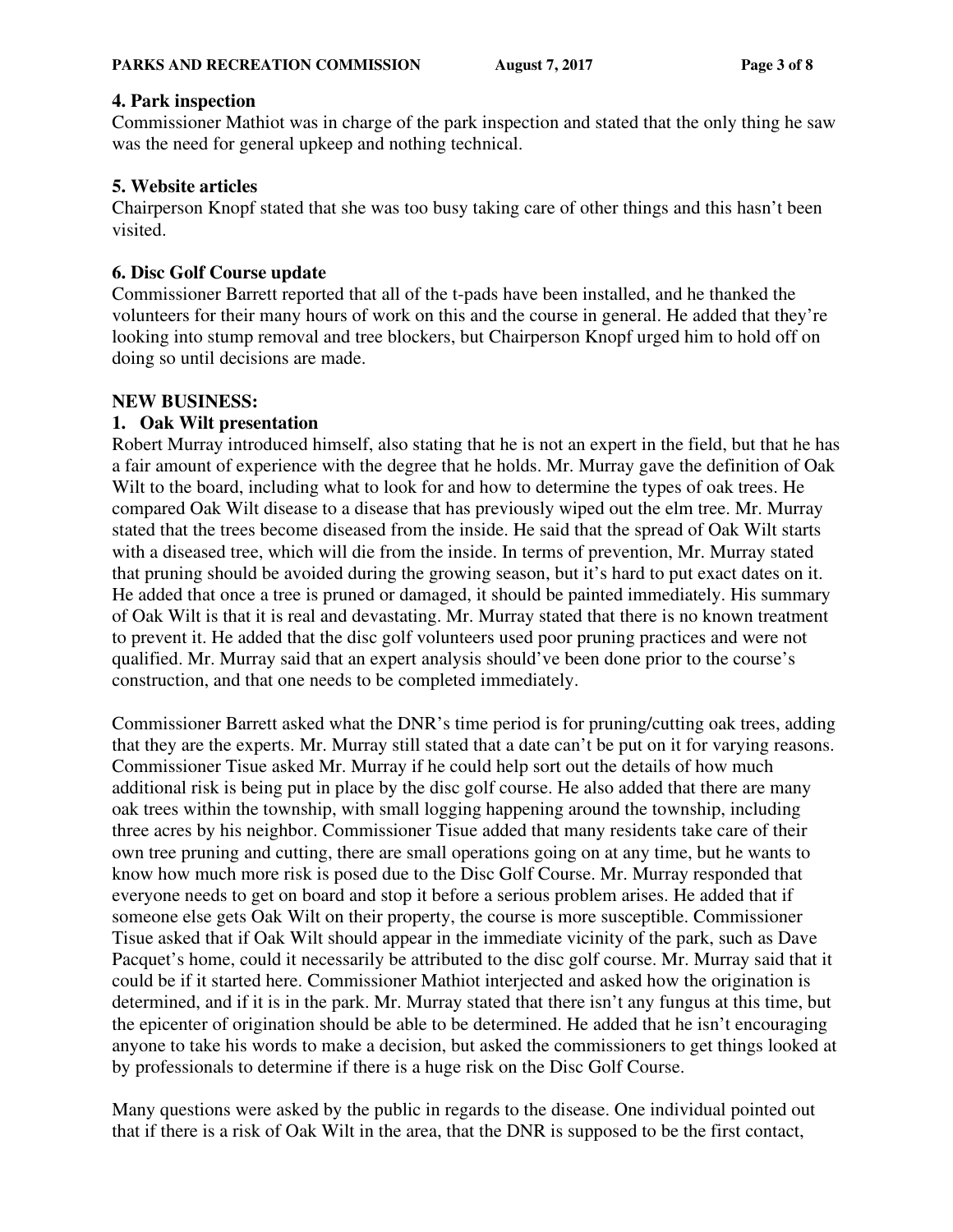which hasn't taken place. It was also suggested to contact as many resources and specialists as possible, with written reports rather than just vague emails.

### **1a. Public Comment**

Letter read into the record from Robert Ingalls, 6161 South Shore Drive – a twenty-year resident, he encouraged the continued use of the Disc Golf Course. He stated that it is a safe, family friendly, healthy recreation activity. He added that whomever shut down the park for environmental impact study is very short sighted and not thinking in the community's best interest.

Michael Shotwell, 6194 Whitehall Road – a nine-year visitor of the park, agrees that there is surface damage, but that blockers can be put in. Shotwell added that the volunteers will help with any blockers and erosion problems. He also stated that the Facebook page created for the course has 275 members that would all be willing to help.

Laura Shields, 5225 W. McMillan Road – thanked the volunteers for all of their hard work and dedication, adding that she fought for a disc golf course for years while she was on the Parks and Recreation Commission. Shields added that she is surprised by all of the attention that the course has been getting. She said that it surprised her to find out that letters started coming in less than a month ago with complaints. Shields walked the park herself at the end of July and said that many of the logs laying on the course are old, with pictures being misleading. She added that simple communication could help, and she also gave handouts to the commission with many natural ideas in regards to the erosion and tree guards. Shields also stated the fact of spending nearly \$10,000 of taxpayer money to create the course, to turn around and tell them they can't use it, doesn't sit very well.

Bree Shotwell, 6194 Whitehall Road – stated that the disc golf community is a family. She said that if there are issues, the community will help find solutions, even helping financially.

Mark Williamson, 3692 Orshal Road – stated that he was asked when he was a member of the Parks and Recreation Commission to make a presentation about the Disc Golf Course to the Township Board in February, but he didn't get the chance to. He added that the course has been delivered as presented, countless hours were used to develop the course, and that more community has been using the park in the last five months than in the last 25 years. Williamson added that the course also creates revenue with donations that come in weekly. He agreed that the threat of Oak Wilt needs to be looked at, but preventative measures should be taken rather than shutting down the course. Williamson stated that he is very disappointed in the Parks and Recreation Commission and how things have been handled, saying that moving forward everyone needs to work together.

Ryan Munson, 1924 Lakewood Road – reported that a pesticide does exist to prevent Oak Wilt, and that he, too, has done his research.

Marcia Jeske, 5715 W. McMillan Road – has witnessed the increased use of the park. She added that it is a great recreational outlet, and she frequently walks the trails. Jeske added that the park and course are loved, and that the course is very popular. She thanked the volunteers for their countless hours of work. Jeske added that she hasn't received any complaints from the public. She cautioned the commission to be careful, stating that they are prohibited from using their own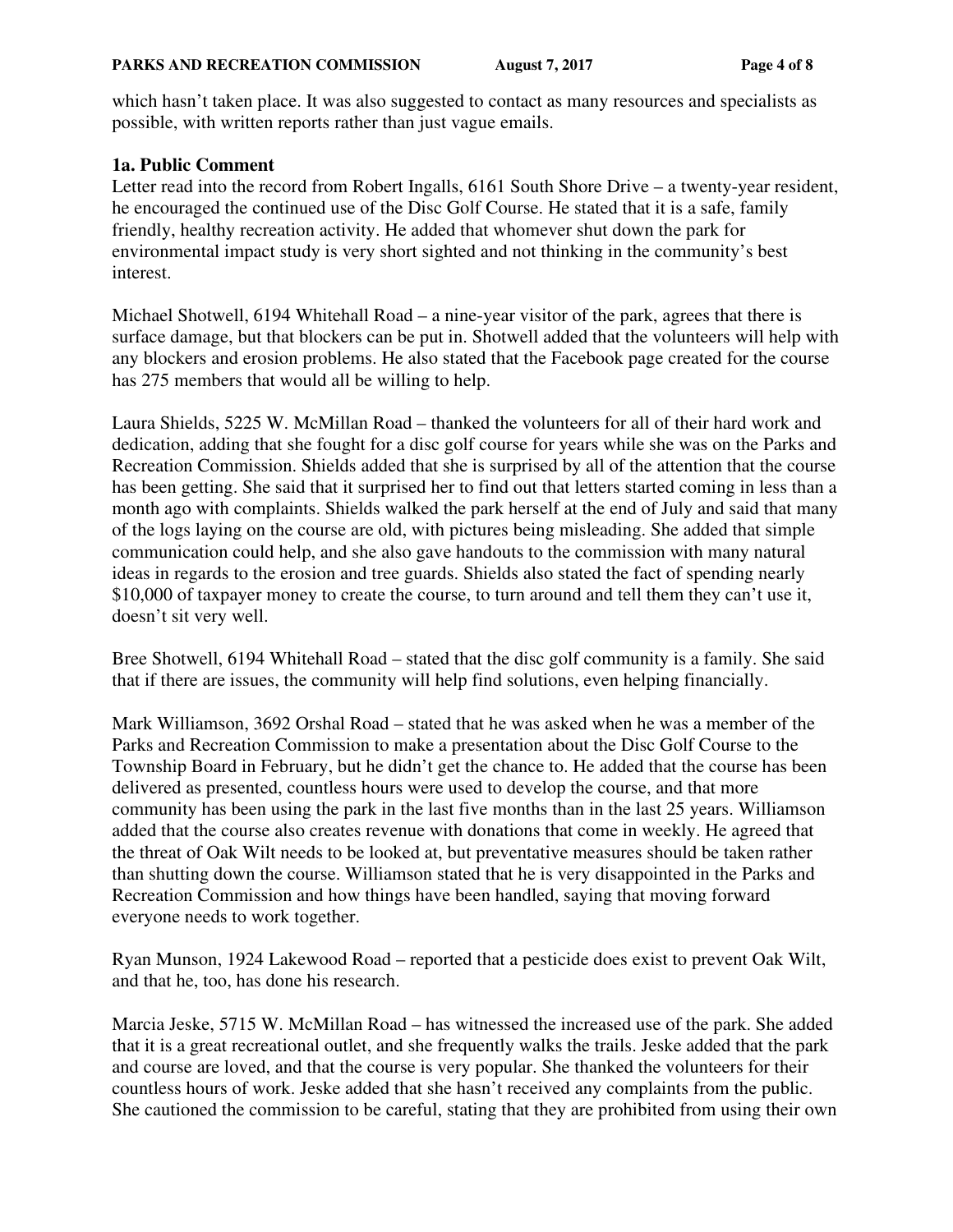opinions to represent the entire group. Jeske encouraged the commissioners to consider everyone, rather than just those they've heard from.

Robert Jacobs, 5810 Duck Lake Road – stated that since the course has been installed, he's used the park more than he did when he was in little league baseball. He added that an incredible amount of time and effort have gone into the course. Jacobs stated that he understands the ecological concerns, but insisted that the disc golf community is more than willing to help. He added that there has been some intellectual dishonesty on behalf of some individuals, such as the absurdity of comparing discs to hatchets. Jacobs pointed out that storms, animals and logging are all concerns of Oak Wilt. He stated his disappointment in the individual who took it upon themselves to close the park after getting information from colleagues rather than consulting professionals.

Robert Ingalls, 6161 South Shore Drive – spoke to how the Disc Golf Course aligns with the Parks and Recreation Master Plan. He pointed out that the course is natural, and on stable ground rather than critical dune land as others have said. Ingalls agreed that there is evidence of erosion, but that it can be stopped.

Steven Gullen, 3997 Lakewood Road – stated that the beauty of the course needs to be respected. He added that he feels that neighbors and those unhappy with the course are searching for problems, and that no issues have materialized. Gullen said that he feels as though the Commission should be celebrating the huge accomplishment and shouldn't close the course under false pretenses.

Eric Wilson, - stated that he helped trim and clean up the park, but hadn't been to the park before the creation of the Disc Golf Course. Wilson asked the entire crowd who is willing to help take care of the issues the course faces, and many hands were raised. He said that if the Commission takes the course out, that they will lose many volunteers.

Tyler Shafer, 5595 Wabaningo Road – stated that he is the Eagle Scout that is helping to control the erosion problem on the course. He added that he is trying to help make the course safer for everyone to come and enjoy, and is working to make it safer environmentally.

Melissa Beegle, 6019 Zellar Road – supports the Disc Golf Course. Beegle commended Greg and the volunteers for a fantastic job. She added that she's walked the course and trails many times, and said it looks great. Beegle also pointed out that the entire Parks and Recreation Commission voted and approved the \$10,000+ course installation, also adding that to date, the course has brought in donations exceeding \$500.00, which is more than the pavilion brings in all summer. She stated that the actions taken by the Parks and Recreation Commission Chair were unacceptable. Beegle stated that it's wonderful to see the park being used, and urged the Commission to keep the course open and give it a chance.

Ferrel Mejeur, 60 W. Park Street, Fruitport – never visited the park before the course was put in. He added that the course brings in people of all ages, including families. Mejeur said that his favorite part of the course is that people are able to enjoy the lakeside. He said that the disc golf community will protect the course, and everyone is respectful of it. Mejeur said that although there are some people who aren't as respectful, which happens everywhere, the rest of the community reminds them and helps to take care of things. He also added that the Disc Golf Course is a great way to bring everyone together.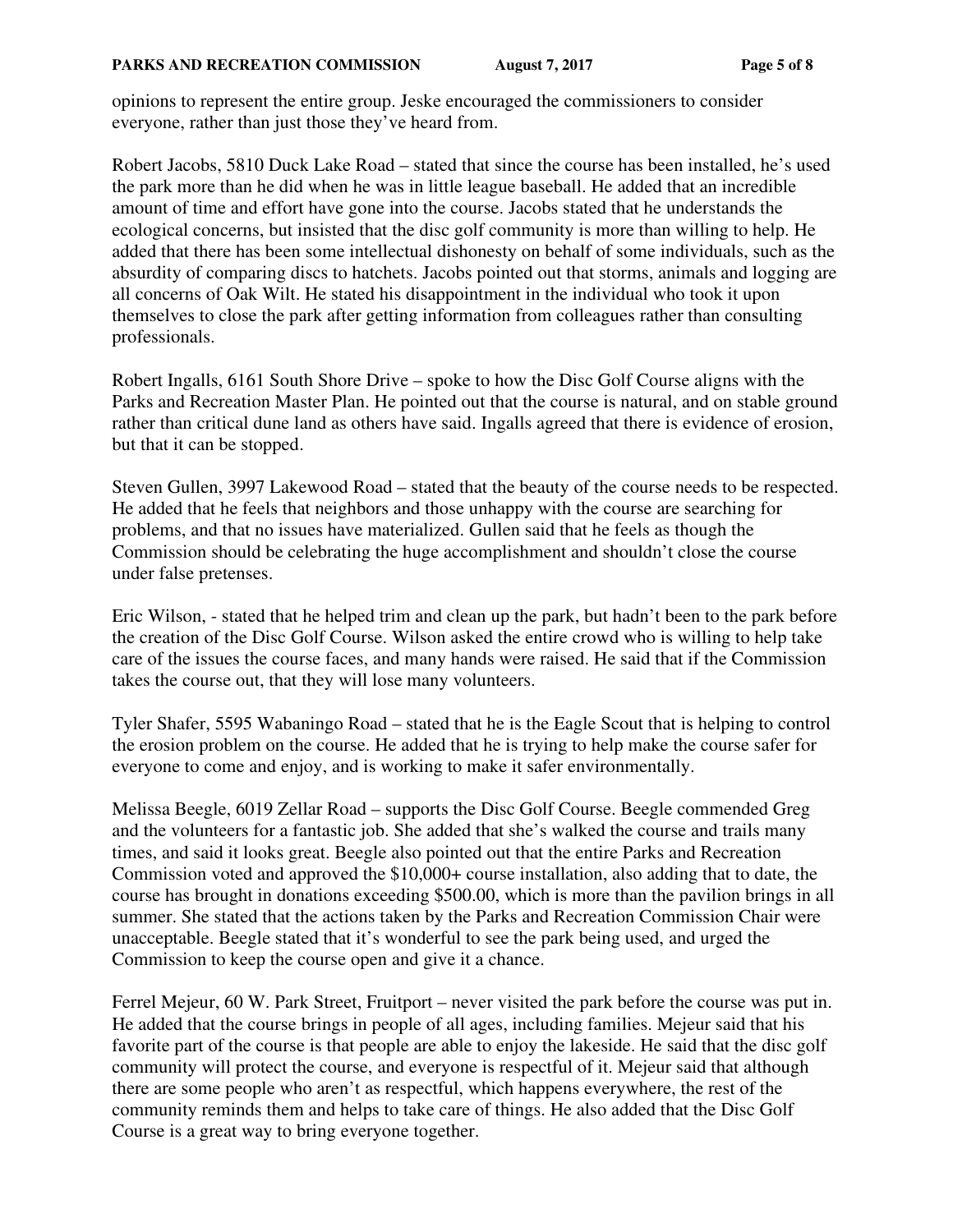Dave Paquet, 5650 W. Duck Lake Road – has nothing against the sport of disc golf or the people. He stated that his concerns are the details and due process. Paquet added that the course is a huge change, and no review of the park was completed before installation.

Aaron Mitchell, 2269 Vine Avenue, Muskegon – a disc golf enthusiast, he has played at courses all over the country. He stated that no courses have been shut down due to Oak Wilt disease. Mitchell pointed out that the disc golf community helps everyone, and would do whatever they can to protect the course environment. He asked the question of who would take the course out.

Robert Penny, 5830 W. Duck Lake Road – admitted to taking some of the pictures that were taken of the course. He added that many trees are damaged, and there are quite a few oak trees on the property. Penny stated that he feels as if there is a very real threat of Oak Wilt on the course, and urged the Commission to seek experts.

Jack Mitenbuler, tourist – pointed out that tourists spend approximately \$3.1 billion dollars a year here. He stated that he has been to the course, helped take pictures of the course, and that there is obvious damage in just ten weeks.

Lonny Ward, 5854 W. Duck Lake Road – a sports enthusiast. He stated that he has picked up knowledge, such as the type of frisbees that are used. Ward stated that he was stunned to see how things were trimmed and the stumps throughout the course. He added that the Commission does need more knowledge, and that things should've been considered before putting in the course. Ward agreed that with minimal risk, the course should remain open, but the Commission needs to get more information from professionals.

Robert Murray, 5582 W. Duck Lake Road – applauds the passion of the disc golf community. He stated that a lot of attention to detail and issues were not attended to at the onset of the course. Murray said that he is mystified after looking over the Parks and Recreation Commission's Master Plan, and that Nestrom Road Park and disc golf were not on the action list, that everything was ignored.

Terrie Hampel, 6171 W. Duck Lake Road – as the liason between the Township Board and the Parks and Recreation Commission, she fully supports the Commission. Hampel added that recreation is part of the Master Plan, and disc golf is a way of recreating. She stated that the Commission didn't do their due diligence, but added that going forward, all sides need to be looked at and everyone needs to look at things rationally. Hampel added that there are great ideas being given, but now solutions are needed.

Brad Shafer, 5595 Wabaningo Road – a resident for 45 years. He said he is amazed to see the number of people at the park every day. Shafer added that he helped with the course and doesn't even use it. In terms of the Master Plan, he said that the Parks and Recreation Commissioners are visionaries, and thanked the commission for that. Shafer said that Oak Wilt is real, and that he wants to be a part of the solution and offered his time to help.

Jan Deur, 2761 Scenic Drive – a former Planning Commission and Township Board member, he stated that he understands what it's like to be sitting where the commissioners are sitting. He thanked the commissioners for their service. Deur said that he knew little about disc golf, but he finds it interesting and loves seeing different family types and people of all ages enjoying the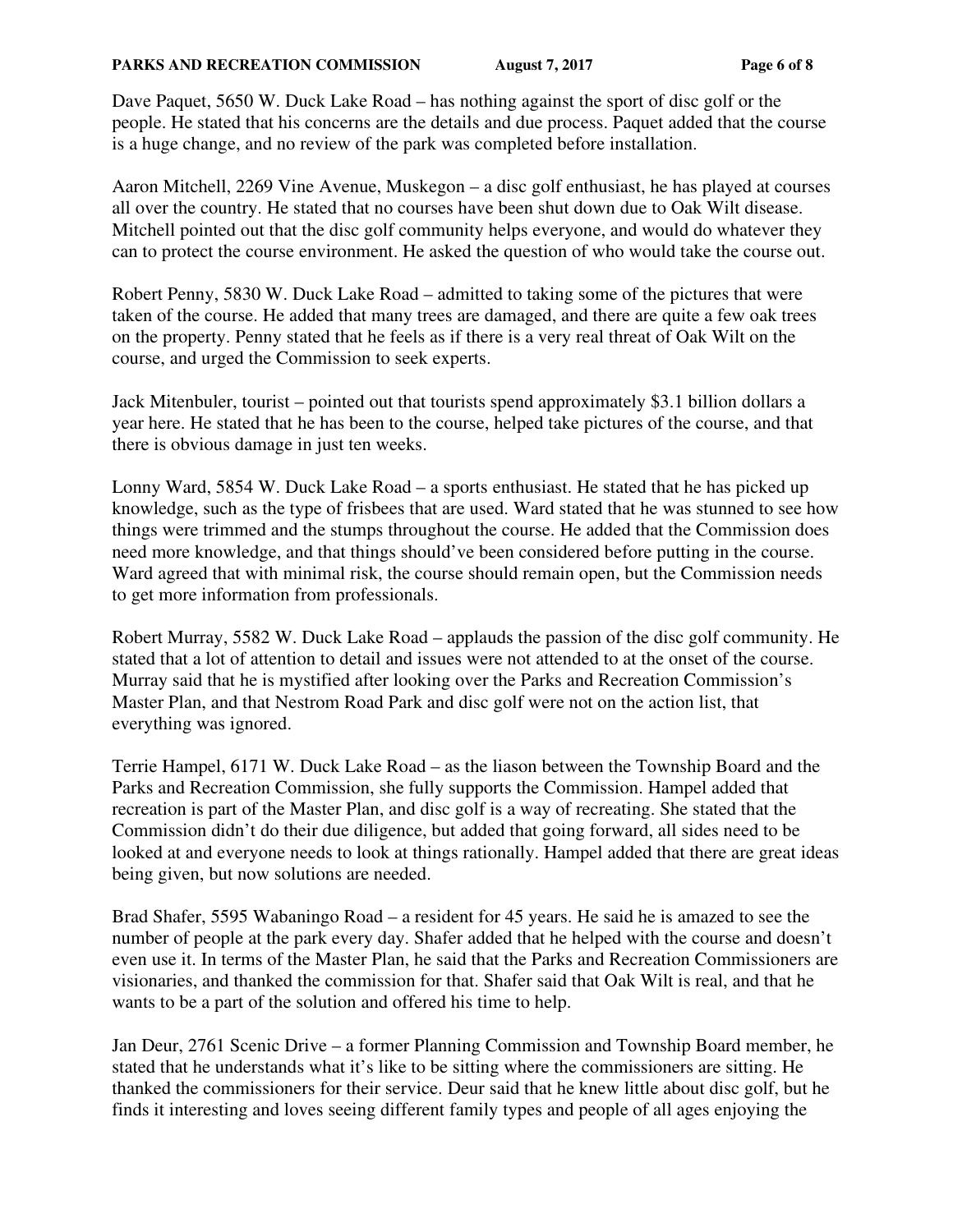course. In regards to noise complaints, Deur stated that it is no worse than any other public setting. He supports the course.

With no further speakers, Chairperson Knopf closed public comment. The commissioners adjourned for a short five-minute break.

### **2. Discussion and vote on temporary closure of Nestrom Road Park to Disc Golf play**

Commissioner Tisue stated that a motion had to be put on the floor to discuss and vote on the temporary closure of the course.

> Motion by Lynn Knopf, second from Maribeth Picard, *ADOPTED*, to discuss the issues and vote on temporary closure of Nestrom Road Park to Disc Golf play.

### *3 AYES, 2 NAYS, 0 ABSENT (Tisue and Barrett, Nay)*

Chairperson Knopf stated that she had a professor from Grand Valley State University's Department of Biology, Todd Aschenbach, come out to give his impression of the course, and no written report was given but he stated in an email that there was environmental degradation such as tree damage and tree removal/erosion. Aschenbach is holding a course in the fall, and stated that a student could come out to the course in the fall to give an evaluation and offer solutions. Chairperson Knopf stated that she wants professionals to come in and look at the course. Aschenbach told Chairperson Knopf that he saw sticks on the course to prevent erosion, but that the way they were placed were actually increasing erosion. Chairperson Knopf stated that she would like the amateurish attempts at preventing erosion to stop. She also pointed out violations she saw in the contract, including cutting of trees, the approval of signs, erosion issues, and leaf removal. Chairperson Knopf stated that the Commission's number one responsibility is to the park and protecting the park. She said that she agrees that the Commission didn't follow the survey or the Master Plan, adding that Nestrom Road Park isn't a compatible use for the Disc Golf Course with the damage and disease possibilities in the park.

Commissioner Mathiot pointed out that the Master Plan is a hot point for many individuals, and that some items have been addressed and some have not. He added that the Commission still has three years to complete their list, and that he doesn't feel it is a viable argument to use. Chairperson Knopf argued that the Master Plan has to be a priority, and the Commission didn't follow it.

Commissioner Mathiot also added that Chairperson Knopf is changing her direction from many meetings before where she had originally supported and voted for the installation of the course, and she responded that she is and hadn't been cautious enough, and with promises made originally, she was in support. Commissioner Picard said that the injuries to the trees are already there, but that the group needs to look for solutions. Chairperson Knopf stated that professionals need to come out and assess the course and damage, and that there should be a halt to play until that happens. Commissioner Mathiot questioned that timeline, and Chairperson Knopf said that she's not sure of the timeline. She is asking for a halt to play so that experts can come out.

Commissioner Tisue stated that he feels as if the course is a great recreational activity within the Township. He added that everyone is operating on very little knowledge. Commissioner Tisue